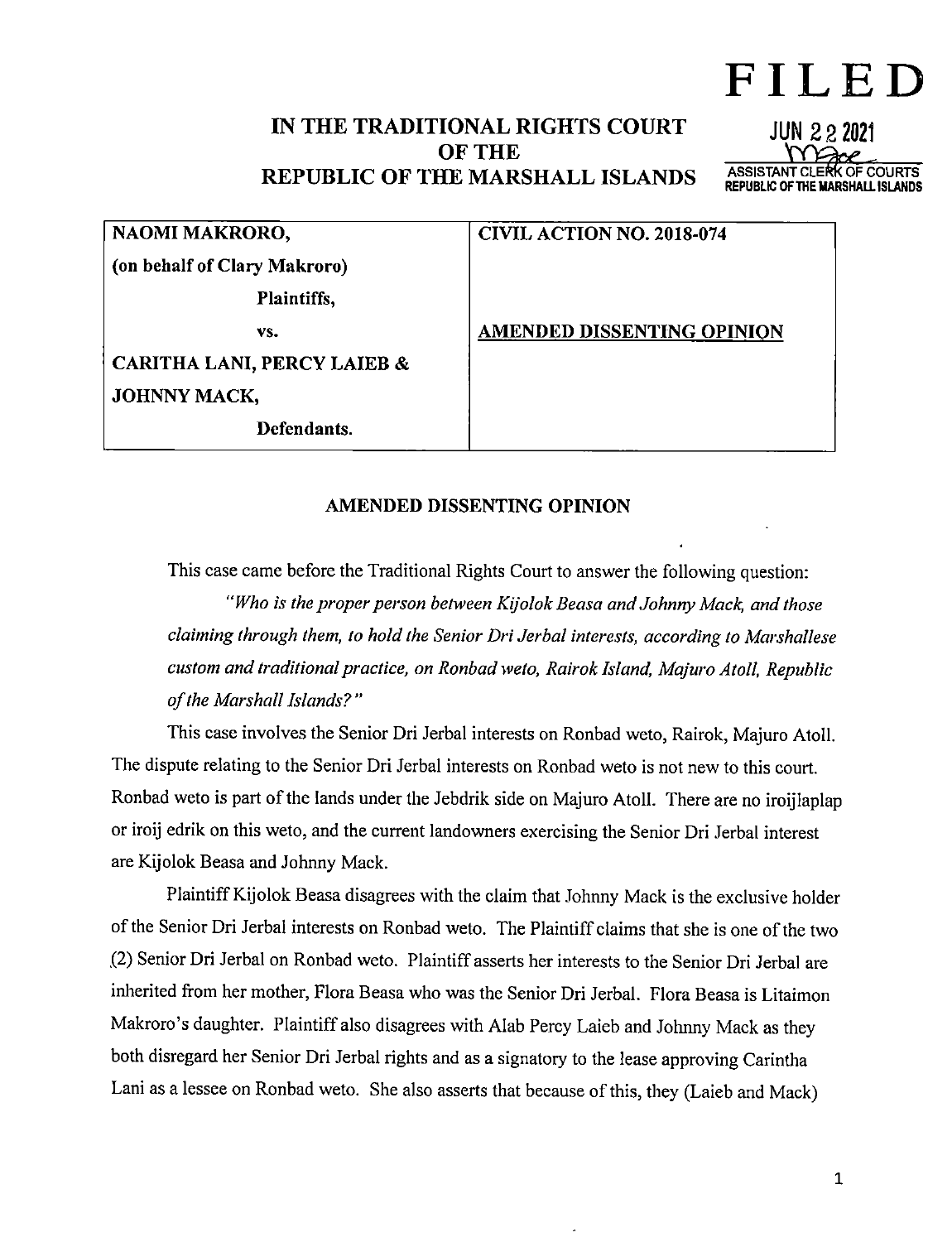have deprived her of her rights to benefit from her land. It is on this basis and the information above, that the Plaintiff asks this court to render a final decision and find for her, Kijolok Beasa, as one of the two (2) Senior Dri Jerbal on Ronbad weto, Rairok, Majuro Atoll.

Defendants 2 and 3 dispute the Plaintiff's claim that she is one of the Senior Dri Jerbal on Ronbad weto. They further dispute the Plaintiffs claim that she inherited the Senior Dri Jerbal rights from her grandmother, Litaimon Makroro, as well as her assertion that Tobeke Makroro, a younger sibling of Flora Beasa, previously exercised the interests of Dri Jerbal before the Plaintiff.

Libojrak held and exercised the alab interests on Ronbad weto, Rairok, Majuro Atoll. Alab Libojrak adopted Diamond Makroro and Arkilos as her own children. Prior to her death in 1947 or 1948, she bequeathed to both children the Senior Dri Jerbal rights on Ronbad weto, sharing equal rights and benefits, and fair dealings with all other matters. This arrangement by Alab Libojrak to her children was contained in a particular agreement showing the special designation on how and who would hold the Senior Dri Jerbal interests on Ronbad weto at any given time.

### $6$  TTR  $451$  states,

"Where two children had been adopted by Alab, children's Dri-Jerbal interests were equal and the daughter of one of them could inherit his interest even though a member of his generation, the other adopted person, was still living, and the interest of daughter and the remaining adopted person were equal, though was obligated by custom to show respect to the remaining adopted person."

#### 6 TTR 365 states,

Because Alab's two children were adopted, the customary Marshallese pattern that the oldest member ofthe family, or Bwij, should hold Senior Rights. Either Alab or Dri-Jerbal, did not apply, and the children were on the same level."

Alab Libojrak's arrangement was a special one, in that she ensured both her adopted children were named beneficiaries with equal rights to her lands for them (Litaimon Makroro and Arkilos) and their descendants. This kind of arrangement is also recognized under custom and traditional practice and is customarily referred to as "Dreka in Jinme" or bed rock. The customary and traditional practice is based on the Marshallese proverb of "jab iun ak ukoj dekein

 $\overline{2}$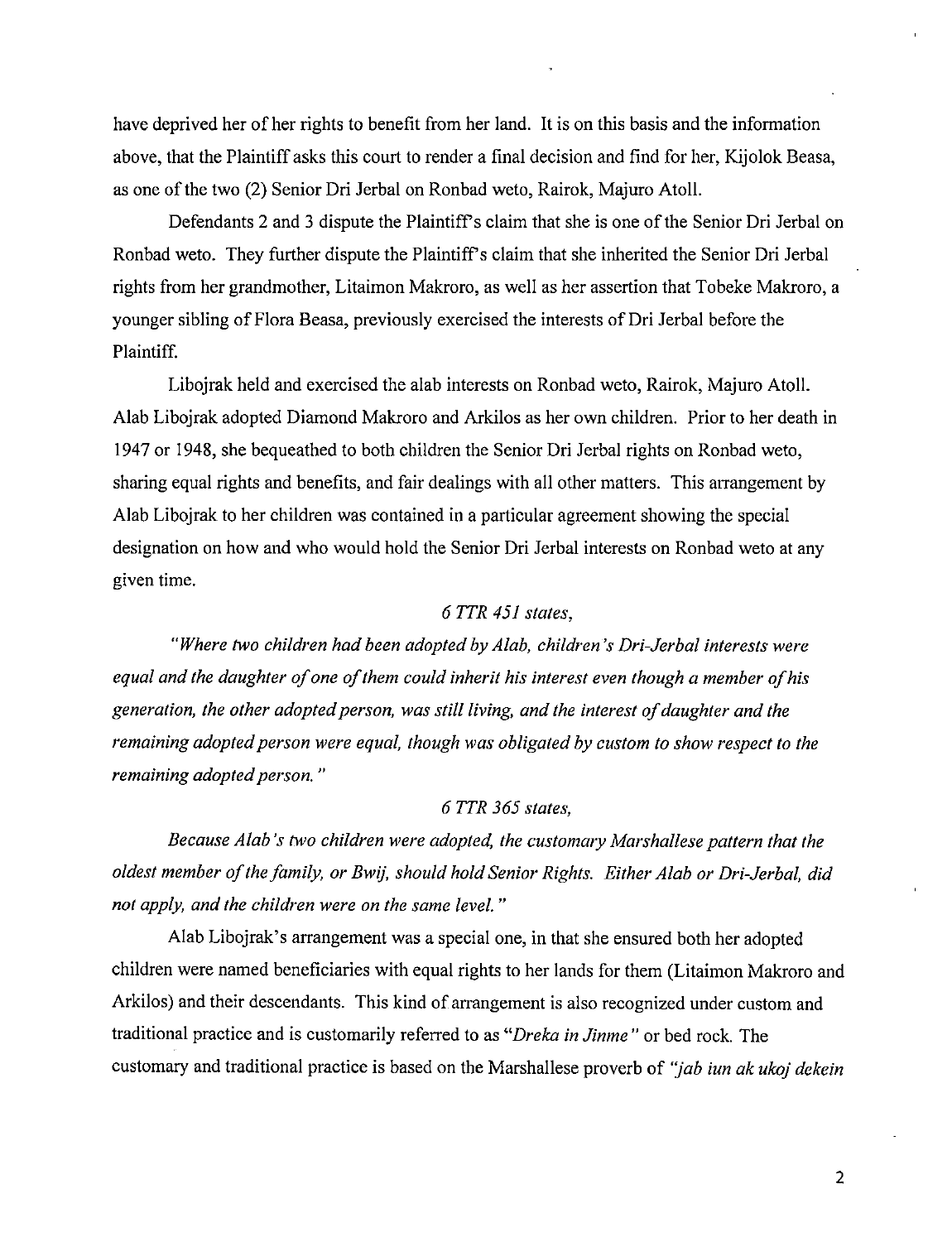jinme eo. " This special appointment or arrangement normally extends throughout the generations unless a reason arises so as to cause it to stop or terminate.

#### RELEVANT CUSTOM & TRADITIONAL PRACTICE

- 1. Drekein Jinme (Bedrock) the saying, "jab iun drekein jinme eo", translates to, "[d]o not move the bedrock or long-established foundation."
- 2. 5 TTR 519 An Alab may not terminate or change interests in land by himself..."
- 3. 5 TTR 417 (Limitation of Power) "Once the Dri Jerbal Rights have been determined, an Alab may not cut off those rights..." 5 TTR 417 - (Suspension of Rights) "Land interests, once a person is recognized as Dri-Jerbal he cannot be kept off land..."
- 4. 5 TTR 493 (Limitation of Power) "Land interests, once they have vested and have been established for a long time, may not be cut off by the Alab..."
- 5. 6 TTR 365 (Suspension) "Because Alab's children were adopted, the customary Marshallese pattern that the oldest member of a family, or Bwij, should hold senior rights, either Alab or Dri Jerbal, did not apply, and the children were on the same level." 6 TTR 365 (Suspension) "Where two children had been adopted by Alab, children's Dri Jerbal interests were equal and the daughter of one of them could inherit her interest even though a member of his generation, the other adopted person, was still living..." 6 TTR 365 (Establishment) "That under Marshallese custom, the daughter inherited her father's Dri Jerbal interest upon his death, was sufficient to establish her interest..."

On November 13, 1973, Jane Konou filed High Court Civil Action No. 19-73 (Jane Konou vs. Litaimon Makroro). This case also involved the Senior Dri Jerbal interest on Ronbad weto. In accordance with Marshallese custom, and on the basis of Alab Libojrak's adoption of Litaimon Makroro and Arkilos, the case was concluded with the following:

"The fact the Dri Jerbal interests were "equal" because of the adoption permits the inheritance by plaintiff of her father's interest even though a member of her father's generation (the Defendant) is still living. The Rule applicable to Alab interest, where there is only one title holder, does not apply to Dri Jerbal interests where there may be and usually are more than one "equal" interest holder. "